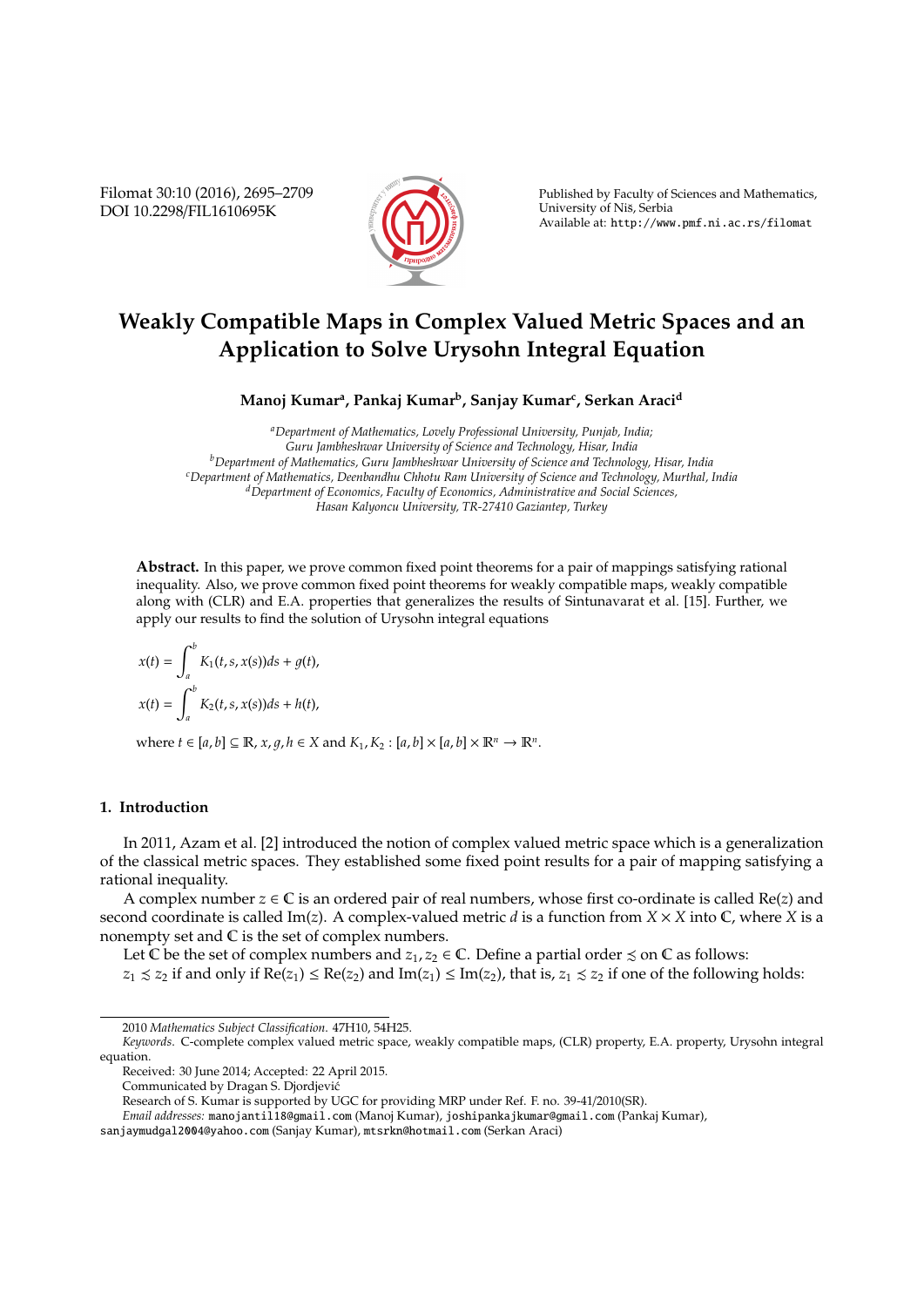- (C1)  $Re(z_1) = Re(z_2)$  and  $Im(z_1) = Im(z_2)$ ;
- (C2)  $\text{Re}(z_1) < \text{Re}(z_2)$  and  $\text{Im}(z_1) = \text{Im}(z_2)$ ;
- (C3)  $Re(z_1) = Re(z_2)$  and  $Im(z_1) < Im(z_2)$ ;
- (C4)  $\text{Re}(z_1) < \text{Re}(z_2)$  and  $\text{Im}(z_1) < \text{Im}(z_2)$ .

In particular, we will write  $z_1 \nleq z_2$  if  $z_1 \neq z_2$  and one of (C2), (C3), and (C4) is satisfied and we will write  $z_1$  <  $z_2$  if only (C4) is satisfied.

**Remark 1.1.** *We note that the following statements hold:*

- (i)  $a, b \in \mathbb{R}$  and  $a \leq b \Rightarrow az \leq bz \forall z \in \mathbb{C}$ .
- (ii)  $0 \leq z_1 \nleq z_2 \Rightarrow |z_1| < |z_2|$
- (iii)  $z_1 \leq z_2$  *and*  $z_2 \leq z_3 \Rightarrow z_1 \leq z_3$ .

**Definition 1.2.** Let *X* be a nonempty set. Suppose that the mapping  $d : X \times X \to \mathbb{C}$  satisfies the following conditions:

- (i)  $0 \le d(x, y)$ , for all  $x, y \in X$  and  $d(x, y) = 0$  if and only if  $x = y$ ;
- (ii)  $d(x, y) = d(y, x)$  *for all*  $x, y \in X$ ;
- (iii)  $d(x, y) \leq d(x, z) + d(z, y)$ , for all  $x, y, z \in X$ .

*Then d is called a complex valued metric on X and* (*X*, *d*) *is called a complex valued metric space.*

**Example 1.3.** Let  $X = \mathbb{C}$ . Define the mapping  $d : X \times X \to \mathbb{C}$  by

 $d(z_1, z_2) = 2\iota |z_1 - z_2|$ , *for all*  $z_1, z_2 \in X$ .

*Then* (*X*, *d*) *is a complex valued metric space.*

**Definition 1.4.** *Let*  $(X, d)$  *be a complex valued metric space and*  $\{x_n\}$  *be a sequence in*  $X$  *and*  $x \in X$ *. If for every c*  $\in \mathbb{C}$ *, with*  $0 < c$  *there is*  $k \in N$  *such that for all*  $n > k$ *,* 

- (i)  $d(x_n, x) < c$ , then  $\{x_n\}$  *is said to be convergent*,  $\{x_n\}$  *converges to x and x is the limit point of*  $\{x_n\}$ *. We denote this by*  $\{x_n\} \to x$  *as*  $n \to \infty$  *or*  $\lim_{n \to \infty} x_n = x$ .
- (ii)  $d(x_n, x_{n+m}) < c$ , where  $m \in \mathbb{N}$ , then  $\{x_n\}$  is said to be Cauchy sequence.
- (iii) *If every Cauchy sequence in X is convergent, then* (*X*, *d*) *is said to be a complete complex valued metric space.*

**Lemma 1.5.** Let  $(X, d)$  be a complex valued metric space and  $\{x_n\}$  be a sequence in X. Then  $\{x_n\}$  converges to x if and *only if*  $|d(x_n, x)| \to 0$  *as*  $n \to \infty$ *.* 

**Lemma 1.6.** Let  $(X, d)$  be a complex valued metric space and let  $\{x_n\}$  be a sequence in X. Then  $\{x_n\}$  is a Cauchy *sequence if and only if*  $|d(x_n, x_{n+m})| \to 0$  *as n*  $\to \infty$ *, where m*  $\in \mathbb{N}$ *.* 

Further, In 2013, Sintunavarat et al. [15] introduced the notion of a C-Cauchy sequence in C-complete complex valued metric space as follows:

**Definition 1.7.** *Let*  $(X, d)$  *be a complex valued metric space and*  $\{x_n\}$  *be a sequence in* X and  $x \in X$ .

(i) If for any  $c \in \mathbb{C}$ , with  $0 \lt c$ , there exists  $k \in \mathbb{N}$  such that, for all  $m, n > k$ ,  $d(x_n, x_m) \lt c$ , then  $\{x_n\}$  is called a *C-Cauchy sequence in X.*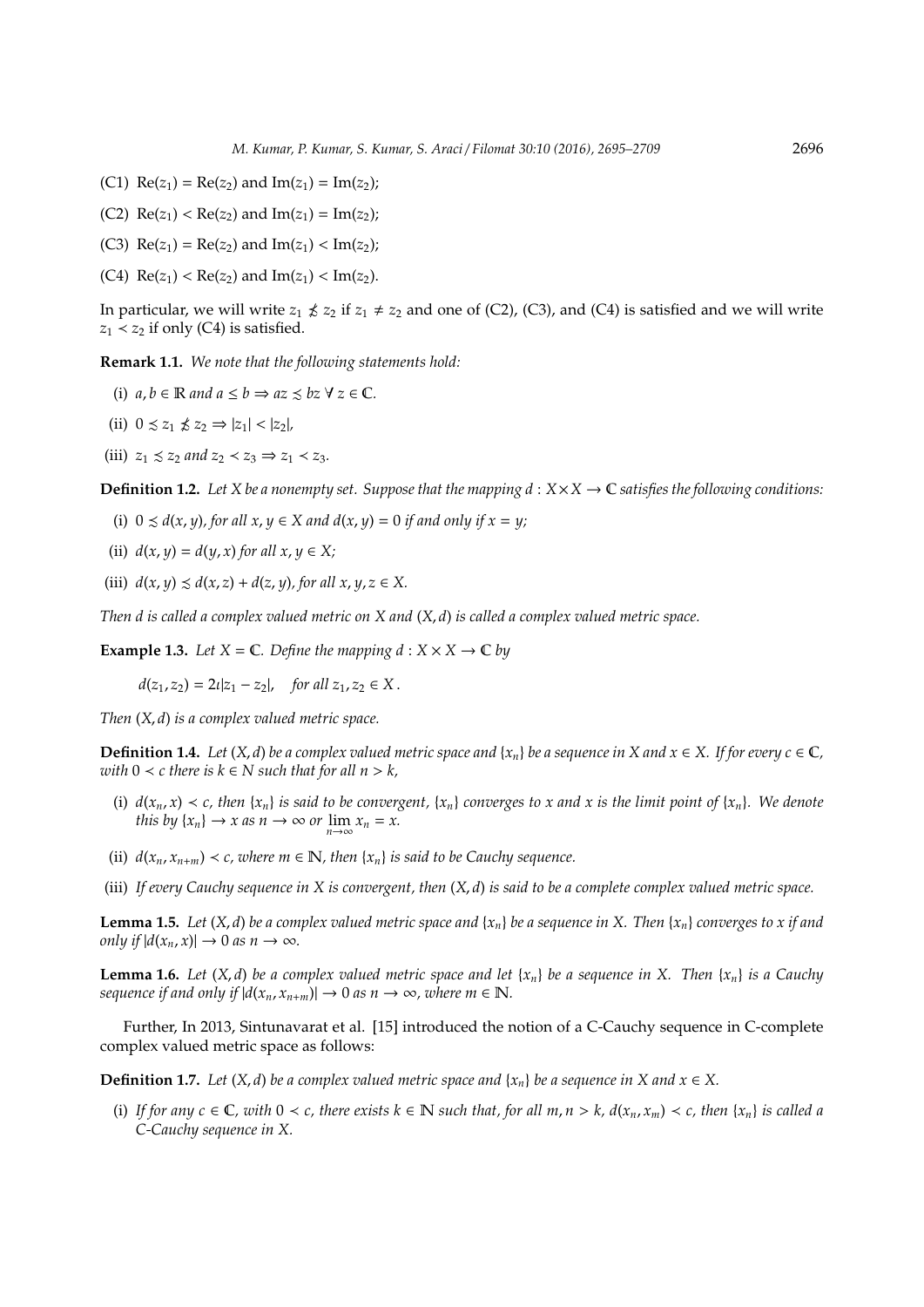(ii) *If every C-Cauchy sequence in X is convergent, then* (*X*, *d*) *is said to be a C-complete complex valued metric space.*

In 1996, Jungck [8] introduced the notion of weakly compatible maps as follows:

**Definition 1.8.** *Two self maps f and q are said to be weakly compatible if they commute at coincidence points.* 

In 2002, Aamri et al. [1] introduced the notion of E.A. property as follows:

**Definition 1.9.** *Two self-mappings f and q of a metric space*  $(X, d)$  *are said to satisfy E.A. property if there exists a sequence*  $\{x_n\}$  *in X such that*  $\lim_{n\to\infty} f x_n = \lim_{n\to\infty} g x_n = t$  for some *t in X*.

In 2011, Sintunavarat et al. [12] introduced the notion of (CLR) property as follows:

**Definition 1.10.** *Two self-mappings f and q of a metric space*  $(X, d)$  *are said to satisfy (CLR<sub>f</sub>) property if there exists a* sequence  $\{x_n\}$  *in X* such that  $\lim_{n\to\infty} f x_n = \lim_{n\to\infty} g x_n = f x$  for some x in X.

Some of the interesting works for (CLR) property can be cited in [3, 4, 6, 7, 9–11]. In a similar mode, we use these properties in complex valued metric spaces.

**Example 1.11.** *Let*  $X = \mathbb{C}$ *. Define the mapping*  $d : X \times X \rightarrow \mathbb{C}$  *by* 

 $d(z_1, z_2) = 2i|z_1 - z_2|$ , *for all*  $z_1, z_2 \in X$ .

*Then* (*X*, *d*) *is a complex valued metric space. Define*  $S, T : X \rightarrow X$  by

 $Sz = z + i$  *and*  $Tz = 2z$ , *for all*  $z \in X$ .

*Consider a sequence*  $\{z_n\} = \left\{i - \frac{4}{n}\right\}$ ,  $n \in \mathbb{N}$ , in X, then

$$
\lim_{n \to \infty} Sz_n = \lim_{n \to \infty} (z_n + i) = \lim_{n \to \infty} i - \frac{4}{n} + i = 2i.
$$
\n
$$
\lim_{n \to \infty} Tz_n = \lim_{n \to \infty} 2z_n = \lim_{n \to \infty} 2\left(i - \frac{4}{n}\right) = 2i, \text{ where } 2i \in X.
$$

*Thus, S and T satisfies E.A. property.*

*Also, we have*

 $\lim_{n \to \infty} Sz_n = \lim_{n \to \infty} Tz_n = 2i = S(i)$ , *where*  $i \in X$ .

*Thus, S and T satisfies (CLRS) property.*

**Lemma 1.12 ([5]).** *Let X be a nonempty set and*  $T : X \to X$  *be a function. Then there exists a subset*  $E \subseteq X$  *such that*  $T(E) = T(X)$  *and*  $T: E \rightarrow X$  *is one-to-one.* 

#### **2. Main Results**

Throughout this paper,  $\mathbb{C}_+$  denotes a set { $c \in \mathbb{C} : 0 \leq c$ } and  $\Gamma$  denotes the class of all functions  $\delta$  :  $\mathbb{C}_+ \times \mathbb{C}_+ \rightarrow [0, 1)$  which satisfies the condition: for  $(x_n, y_n)$  in  $\mathbb{C}_+ \times \mathbb{C}_+$ ,

 $\delta(x_n, y_n) \to 1 \Rightarrow (x_n, y_n) \to 0.$ 

In 2013, Sintunavarat et al. [15] proved the following fixed point result:

"Let *S* and *T* be self mappings of a C-complete complex value metric space  $(X, d)$ . If there exists mappings  $\alpha$ ,  $\beta$  :  $\mathbb{C}_+ \rightarrow [0, 1)$  such that for all *x*, *y* in *X*: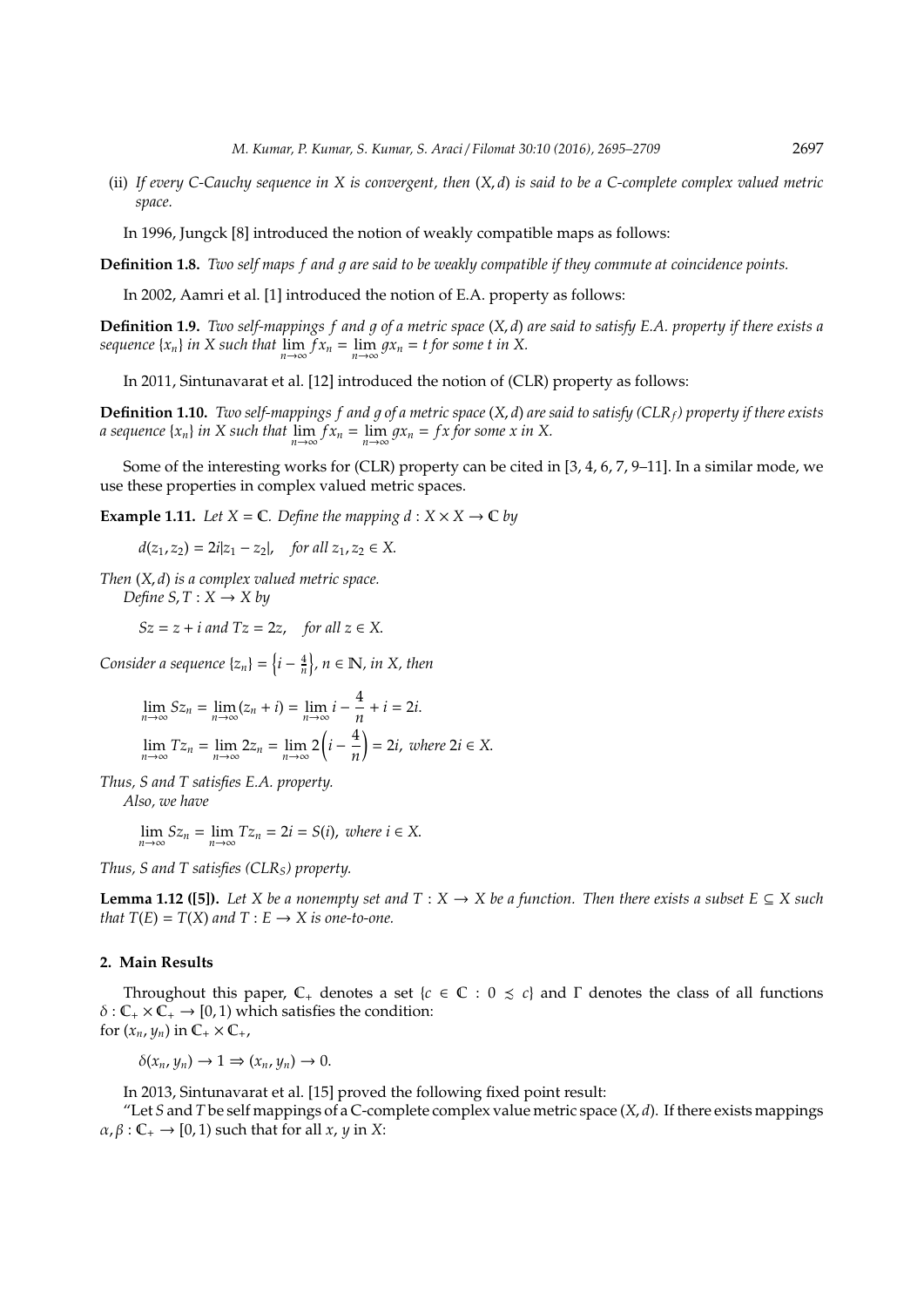(a)  $\alpha(x) + \beta(x) < 1$ ,

(b) the mapping  $\gamma : \mathbb{C}_+ \to [0,1)$  defined by  $\gamma(x) = \frac{\alpha(x)}{1 - \beta(x)}$  $\frac{\Gamma(x)}{1 - \beta(x)}$  belongs to Γ,

(c) 
$$
d(Sx,Ty) \le \alpha(d(x,y))d(x,y) + \beta(d(x,y))\frac{d(x,sx)d(y,Ty)}{1+d(x,y)}
$$
.

Then *S* and *T* have a unique common fixed point."

Now, we prove our results in a more general way as follows:

**Theorem 2.1.** *Let S and T be self mappings of a C-complete complex valued metric space* (*X*, *d*)*. If there exists mappings*  $\alpha$ ,  $\beta$ ,  $\gamma$  :  $\mathbb{C}_+ \times \mathbb{C}_+ \rightarrow [0, 1)$  *such that for all x, y in X:* 

$$
\alpha(x, y) + \beta(x, y) + \gamma(x, y) < 1,\tag{2.1}
$$

*the mapping*  $\delta : \mathbb{C}_+ \times \mathbb{C}_+ \to [0, 1)$  *defined by*  $\delta(x, y) = \frac{\alpha(x, y)}{1 - \alpha(x, y)}$  $\frac{1-\beta(x,y)}{1-\beta(x,y)}$  belongs to Γ, (2.2)

$$
d(Sx, Ty) \le \alpha(x, y)d(x, y) + \beta(x, y)\frac{d(x, Sx)d(y, Ty)}{1 + d(x, y)} + \gamma(x, y)\frac{d(y, Sx)d(x, Ty)}{1 + d(x, y)}.
$$
\n(2.3)

*Then S and T have a unique common fixed point.*

*Proof.* Let  $x_0$  be an arbitrary point in X. We construct the sequence  $\{x_n\}$  in X such that

$$
x_{2n+1} = Sx_{2n}, x_{2n+2} = Tx_{2n+1}, \text{ for all } n \ge 0.
$$
\n(2.4)

For  $n \geq 0$ , we get

$$
d(x_{2n+1}, x_{2n+2}) = d(Sx_{2n}, Tx_{2n+1})
$$
  
\n
$$
\leq \alpha(x_{2n}, x_{2n+1})d(x_{2n}, x_{2n+1}) + \beta(x_{2n}, x_{2n+1})\frac{d(x_{2n}, Sx_{2n})d(x_{2n+1}, Tx_{2n+1})}{1 + d(x_{2n}, x_{2n+1})}
$$
  
\n
$$
+ \gamma(x_{2n}, x_{2n+1})\frac{d(x_{2n+1}, Sx_{2n})d(x_{2n}, Tx_{2n+1})}{1 + d(x_{2n}, x_{2n+1})}
$$
  
\n
$$
= \alpha(x_{2n}, x_{2n+1})d(x_{2n}, x_{2n+1}) + \beta(x_{2n}, x_{2n+1})\frac{d(x_{2n}, x_{2n+1})d(x_{2n+1}, x_{2n+2})}{1 + d(x_{2n}, x_{2n+1})}
$$
  
\n
$$
+ \gamma(x_{2n}, x_{2n+1})\frac{d(x_{2n+1}, x_{2n+1})d(x_{2n}, x_{2n+2})}{1 + d(x_{2n}, x_{2n+1})}
$$
  
\n
$$
= \alpha(x_{2n}, x_{2n+1})d(x_{2n}, x_{2n+1}) + \beta(x_{2n}, x_{2n+1})d(x_{2n+1}, x_{2n+2})\frac{d(x_{2n}, x_{2n+1})}{1 + d(x_{2n}, x_{2n+1})}
$$
  
\n
$$
\leq \alpha(x_{2n}, x_{2n+1})d(x_{2n}, x_{2n+1}) + \beta(x_{2n}, x_{2n+1})d(x_{2n+1}, x_{2n+2}),
$$

which implies that,

$$
d(x_{2n+1}, x_{2n+2}) \le \delta(x_{2n}, x_{2n+1}) d(x_{2n}, x_{2n+1}), \quad \text{where } \delta(x, y) = \frac{\alpha(x, y)}{1 - \beta(x, y)}.
$$
 (2.5)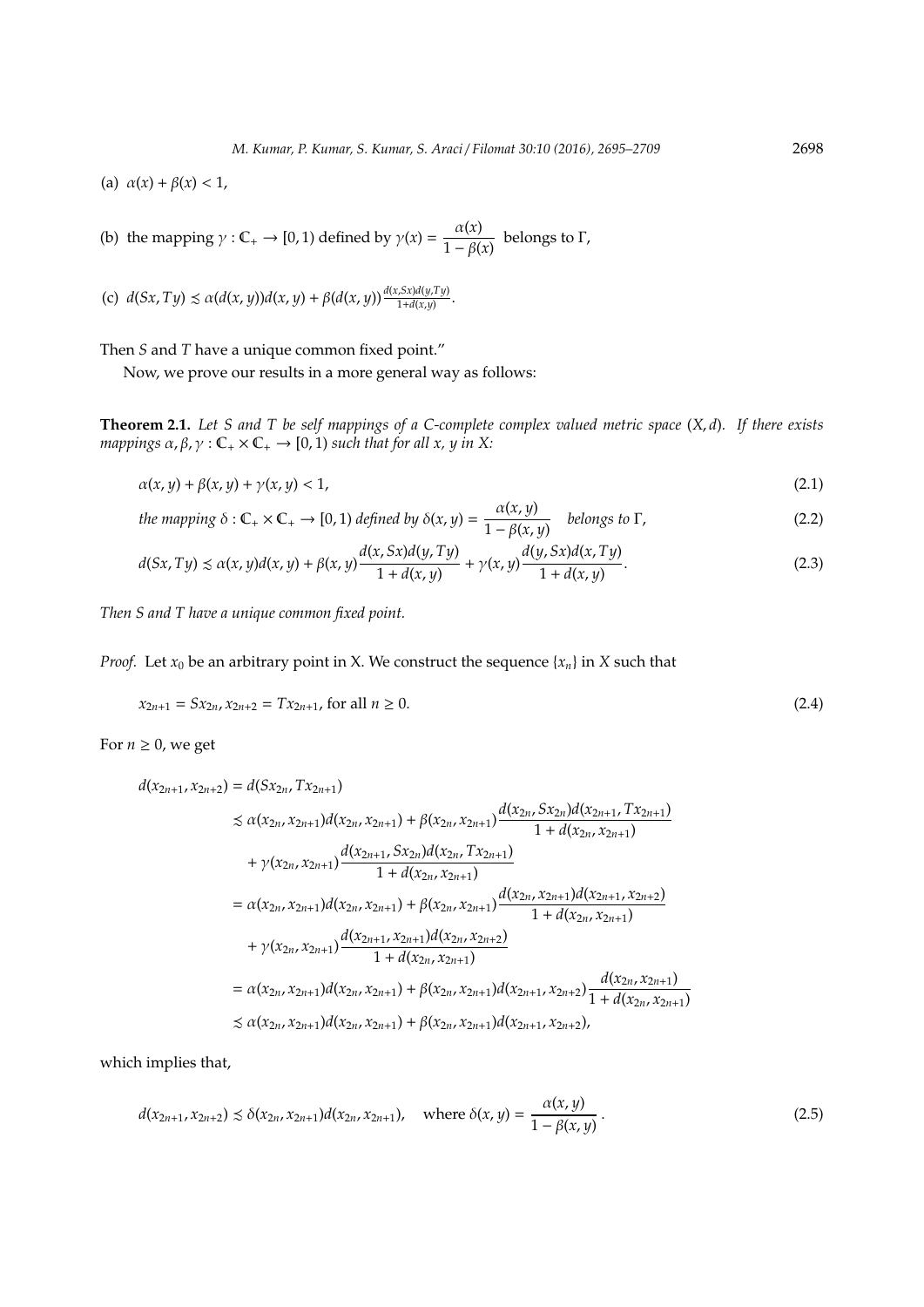#### Similarly, for  $n \geq 0$ , we get

$$
d(x_{2n+2}, x_{2n+3}) = d(x_{2n+2}, x_{2n+2})
$$
  
\n
$$
= d(Sx_{2n+2}, x_{2n+1})d(x_{2n+2}, x_{2n+1}) + \beta(x_{2n+2}, x_{2n+1})\frac{d(x_{2n+2}, Sx_{2n+2})d(x_{2n+1}, Tx_{2n+1})}{1 + d(x_{2n+2}, x_{2n+1})}
$$
  
\n
$$
+ \gamma(x_{2n+2}, x_{2n+1})\frac{d(x_{2n+1}, Sx_{2n+2})d(x_{2n+2}, Tx_{2n+1})}{1 + d(x_{2n+2}, x_{2n+1})}
$$
  
\n
$$
= \alpha(x_{2n+2}, x_{2n+1})d(x_{2n+2}, x_{2n+1}) + \beta(x_{2n+2}, x_{2n+1})\frac{d(x_{2n+2}, x_{2n+3})d(x_{2n+1}, x_{2n+2})}{1 + d(x_{2n+1}, x_{2n+2})}
$$
  
\n
$$
+ \gamma(x_{2n+2}, x_{2n+1})\frac{d(x_{2n+1}, x_{2n+2})d(x_{2n+2}, x_{2n+2})}{1 + d(x_{2n+1}, x_{2n+2})}
$$
  
\n
$$
= \alpha(x_{2n+2}, x_{2n+1})d(x_{2n+2}, x_{2n+1}) + \beta(x_{2n+2}, x_{2n+1})d(x_{2n+2}, x_{2n+3})\frac{d(x_{2n+1}, x_{2n+2})}{1 + d(x_{2n+1}, x_{2n+2})}
$$
  
\n
$$
\leq \alpha(x_{2n+2}, x_{2n+1})d(x_{2n+2}, x_{2n+1}) + \beta(x_{2n+2}, x_{2n+1})d(x_{2n+2}, x_{2n+3})
$$
  
\n
$$
\leq \alpha(x_{2n+2}, x_{2n+1})d(x_{2n+2}, x_{2n+1}) + \beta(x_{2n+2}, x_{2n+1})d(x_{2n+2}, x_{2n+3})
$$

that is,

 $d(x_{2n+3}, x_{2n+2}) \leq \delta(x_{2n+2}, x_{2n+1})d(x_{2n+2}, x_{2n+1}).$  (2.6)

From (2.5) and (2.6), we get

 $d(x_n, x_n + 1) \leq \delta(x_{n-1}, x_n) d(x_{n-1}, x_n)$ , for all  $n \in \mathbb{N}$ .

Therefore, we get

$$
|d(x_n, x_{n+1})| \le \delta(x_{n-1}, x_n)|d(x_{n-1}, x_n)| \le |d(x_{n-1}, x_n)|, \text{ for all } n \in \mathbb{N}.
$$
\n(2.7)

This implies that the sequence  $\{ |d(x_{n-1}, x_n)| \}$ , *n* ∈ N is monotone non-increasing and bounded below, therefore,  $|d(x_{n-1}, x_n)| \to r$  for some  $r \geq 0$ .

Next, we claim that  $r = 0$ . Assume to the contrary that  $r > 0$ . Proceeding limit as  $n \to \infty$ , we have from (2.7)  $\delta(x_{n-1}, x_n) \to 1$ . Since  $\delta \in \Gamma$ , we get  $(x_{n-1}, x_n) \to 0$ , that is,  $|d(x_{n-1}, x_n)| \to 0$ , which is a contradiction. Therefore, we have  $r = 0$ , that is,

$$
|d(x_{n-1},x_n)| \to 0. \tag{2.8}
$$

Next, we show that  ${x_n}$  is a C-Cauchy sequence. According to (2.8), it is sufficient to prove that the subsequence  $\{x_{2n}\}$  is a C-Cauchy sequence. Let, if possible,  $\{x_{2n}\}$  is not a C-Cauchy sequence. So, there is *c* ∈ **C** with 0 < *c*, for which, for all  $k$  ∈ **N**, there exists  $m(k) > n(k) \ge k$ , such that

 $d(x_{2n(k)}, x_{2m(k)}) \geq c$ .  $(x_{2m(k)}) \gtrsim c.$  (2.9)

Further, corresponding to  $n(k)$ , we can choose  $m(k)$  in such a way that it is the smallest integer with  $m(k) > n(k) \ge k$  satisfying (2.9). Then, we have

$$
d(x_{2n(k)}, x_{2m(k)}) \gtrsim c \tag{2.10}
$$

and

 $d(x_{2n(k)}, x_{2m(k)-2}) < c.$  (2.11)

From (2.10) and (2.11), we have

 $c \leq d(x_{2n(k)}, x_{2m(k)})$  $\leq d(x_{2n(k)}, x_{2m(k)-2}) + d(x_{2m(k)-2}, x_{2m(k)-1}) + d(x_{2m(k)-1}, x_{2m(k)})$  $< c + d(x_{2m(k)-2}, x_{2m(k)-1}) + d(x_{2m(k)-1}, x_{2m(k)}).$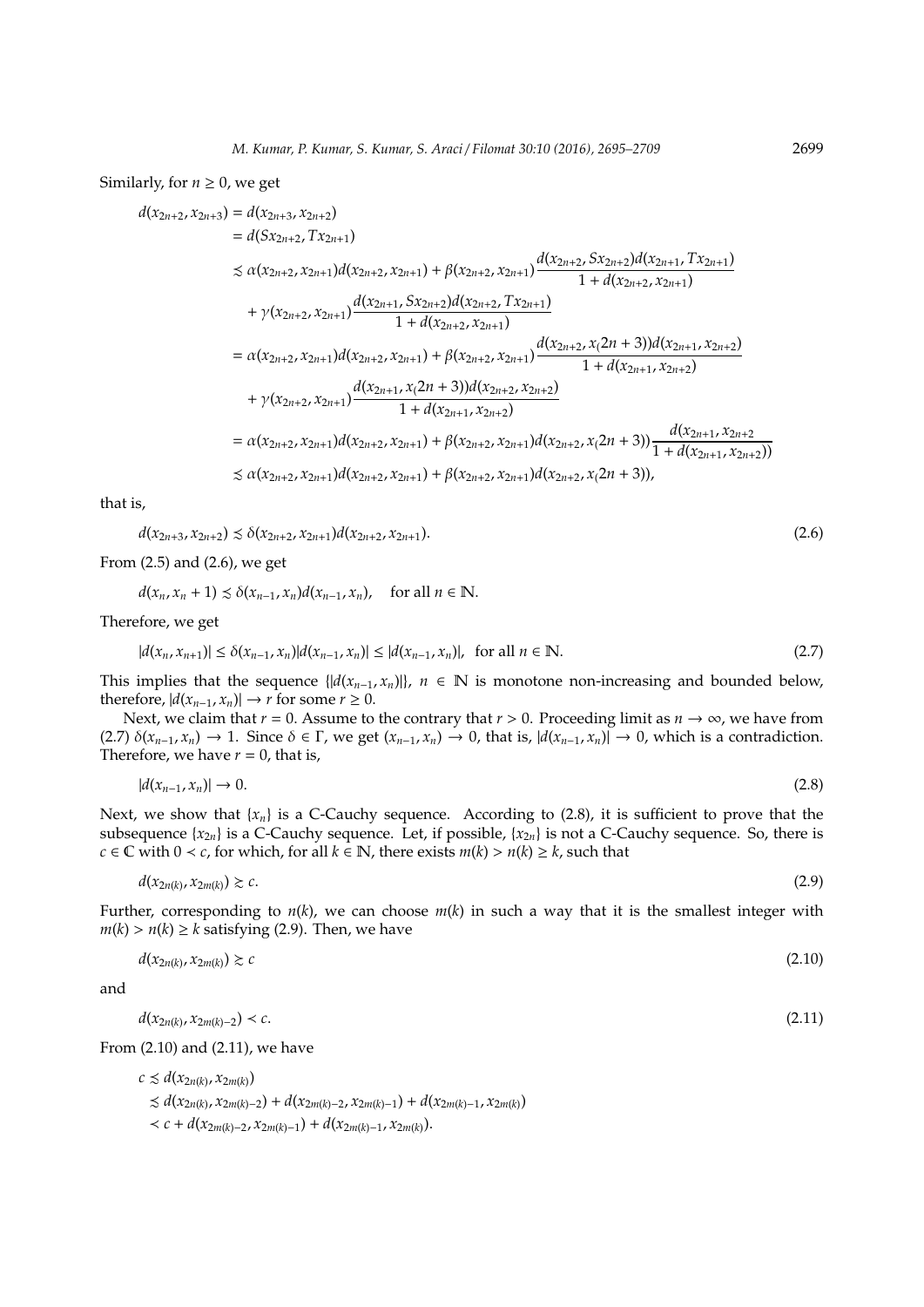# This implies that

 $|c| \leq |d(x_{2n(k)}, x_{2m(k)})| \leq |c| + |d(x_{2m(k)-2}, x_{2m(k)-1})| + |d(x_{2m(k)-1}, x_{2m(k)})|.$ 

## Letting  $k \to \infty$ , we get

| $ d(x_{2n(k)}, x_{2m(k)})  \to  c .$ | (2.12) |
|--------------------------------------|--------|
|--------------------------------------|--------|

## Further, we have

```
d(x_{2n(k)}, x_{2m(k)}) \le d(x_{2n(k)}, x_{2m(k)+1}) + d(x_{2m(k)+1}, x_{2m(k)})\leq d(x_{2n(k)}, x_{2m(k)}) + d(x_{2m(k)}, x_{2m(k)+1}) + d(x_{2m(k)+1}, x_{2m(k)}),
```
# implies that,

 $|d(x_{2n(k)}, x_{2m(k)})| \leq |d(x_{2n(k)}, x_{2m(k)})| + |d(x_{2m(k)}, x_{2m(k)+1})| + |d(x_{2m(k)+1}, x_{2m(k)})|.$ 

# Letting  $k \rightarrow \infty$ , and using (2.8) and (2.12), we get

$$
|d(x_{2n(k)}, x_{2m(k)+1})| \to |c|.\tag{2.13}
$$

## Now,

$$
d(x_{2n(k)}, x_{2m(k)+1}) \le d(x_{2n(k)}, x_{2n(k)+1}) + d(x_{2n(k)+1}, x_{2m(k)+2}) + d(x_{2m(k)+2}, x_{2m(k)+1})
$$
  
\n
$$
= d(x_{2n(k)}, x_{2n(k)+1}) + d(Sx_{2n(k)}, Tx_{2m(k)+1}) + d(x_{2m(k)+2}, x_{2m(k)+1})
$$
  
\n
$$
\le d(x_{2n(k)}, x_{2n(k)+1}) + \alpha(x_{2n(k)}, x_{2m(k)+1})d(x_{2n(k)}, x_{2m(k)+1})
$$
  
\n
$$
+ \beta(x_{2n(k)}, x_{2m(k)+1}) \frac{d(x_{2n(k)}, Sx_{2n(k)})d(x_{2m(k)+1}, Tx_{2m(k)+1})}{1 + d(x_{2n(k)}, X_{2m(k)+1})}
$$
  
\n
$$
+ \gamma(x_{2n(k)}, x_{2m(k)+1}) \frac{d(x_{2m(k)+1}, Sx_{2n(k)})d(x_{2n(k)}, Tx_{2m(k)+1})}{1 + d(x_{2n(k)}, x_{2m(k)+1})} + d(x_{2m(k)+2}, x_{2m(k)+1})
$$
  
\n
$$
= d(x_{2n(k)}, x_{2n(k)+1}) + \alpha(x_{2n(k)}, x_{2m(k)+1})d(x_{2n(k)}, x_{2m(k)+1})
$$
  
\n
$$
+ \beta(x_{2n(k)}, x_{2m(k)+1}) \frac{d(x_{2n(k)}, x_{2m(k)+1})d(x_{2m(k)}, x_{2m(k)+1})}{1 + d(x_{2n(k)}, x_{2m(k)+1})}
$$
  
\n
$$
+ \gamma(x_{2n(k)}, x_{2m(k)+1}) \frac{d(x_{2m(k)+1}, x_{2n(k)+1})d(x_{2m(k)+1}, x_{2m(k)+2})}{1 + d(x_{2n(k)}, x_{2m(k)+1})}
$$
  
\n
$$
+ d(x_{2m(k)}, x_{2m(k)+1})
$$

implies that,

$$
|d(x_{2n(k)}, x_{2m(k)+1})| \leq |d(x_{2n(k)}, x_{2n(k)+1})| + \alpha(x_{2n(k)}, x_{2m(k)+1})|d(x_{2n(k)}, x_{2m(k)+1})| + \beta(x_{2n(k)}, x_{2m(k)+1})\left|\frac{d(x_{2n(k)}, x_{2n(k)+1})d(x_{2m(k)+1}, x_{2m(k)+2})}{1 + d(x_{2n(k)}, x_{2m(k)+1})}\right| + \gamma(x_{2n(k)}, x_{2m(k)+1})\left|\frac{d(x_{2m(k)+1}, x_{2n(k)+1})d(x_{2n(k)}, x_{2m(k)+2})}{1 + d(x_{2n(k)}, x_{2m(k)+1})}\right| + |d(x_{2m(k)+2}, x_{2m(k)+1})|
$$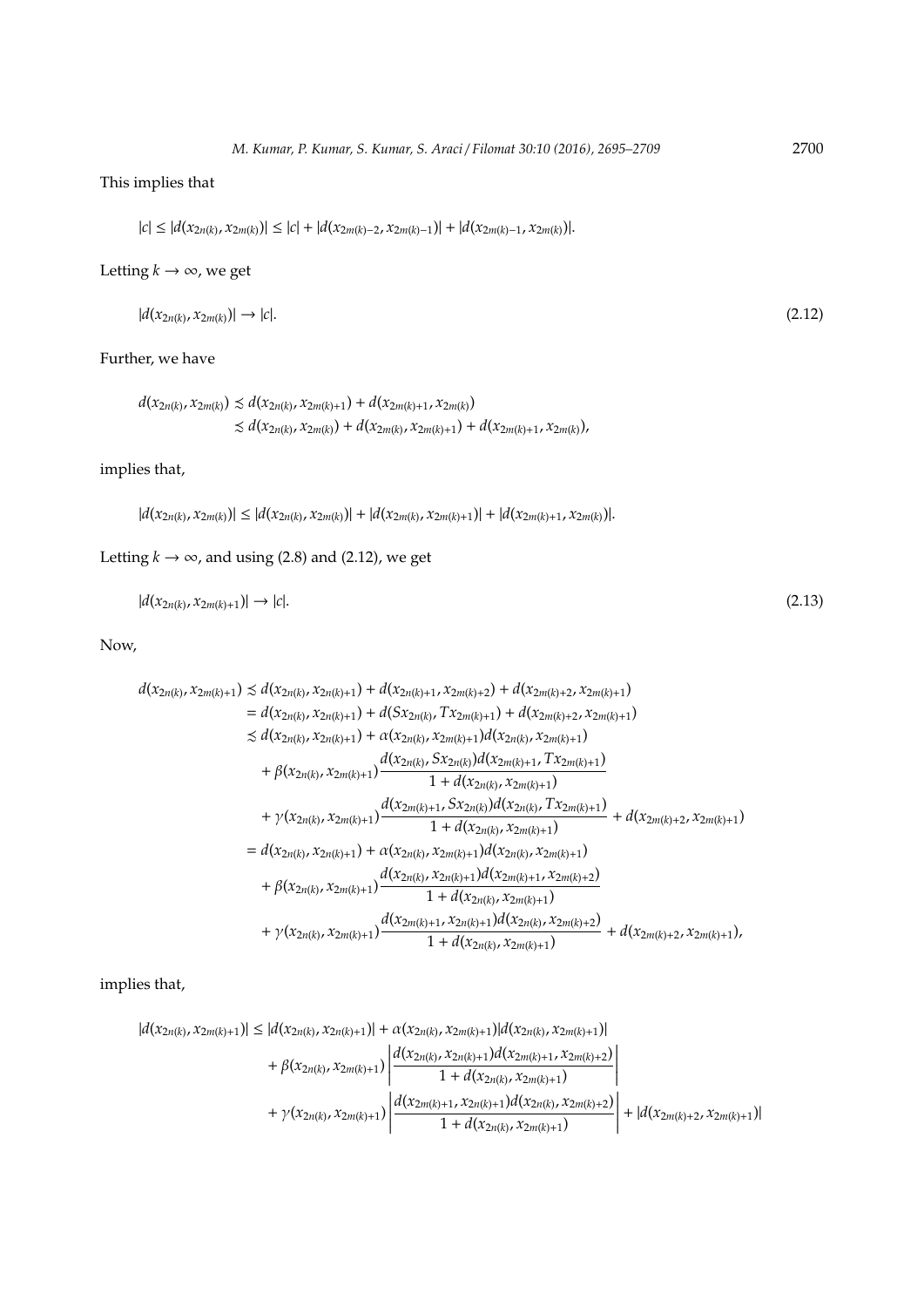$$
\leq |d(x_{2n(k)}, x_{2n(k)+1})| + \alpha(x_{2n(k)}, x_{2m(k)+1})|d(x_{2n(k)}, x_{2m(k)+1})| \n+ \left| \frac{d(x_{2n(k)}, x_{2n(k)+1})d(x_{2m(k)+1}, x_{2m(k)+2})}{1 + d(x_{2n(k)}, x_{2m(k)+1})} \right| \n+ \left| \frac{d(x_{2m(k)+1}, x_{2n(k)+1})d(x_{2n(k)}, x_{2m(k)+2})}{1 + d(x_{2n(k)}, x_{2m(k)+1})} \right| + |d(x_{2m(k)+2}, x_{2m(k)+1})| \n\leq |d(x_{2n(k)}, x_{2n(k)+1})| + \frac{\alpha(x_{2n(k)}, x_{2m(k)+1})}{1 - \beta(x_{2n(k)}, x_{2m(k)+1})}|d(x_{2n(k)}, x_{2m(k)+1})| \n+ \left| \frac{d(x_{2n(k)}, x_{2n(k)+1})d(x_{2m(k)+1}, x_{2m(k)+2})}{1 + d(x_{2n(k)}, x_{2m(k)+1})} \right| + |d(x_{2m(k)+2}, x_{2m(k)+1})| \n+ \left| \frac{d(x_{2m(k)+1}, x_{2n(k)+1})d(x_{2n(k)}, x_{2m(k)+2})}{1 + d(x_{2n(k)}, x_{2m(k)+1})} \right| + |d(x_{2m(k)+2}, x_{2m(k)+1})| \n+ \left| \frac{d(x_{2n(k)}, x_{2n(k)+1})d(x_{2m(k)}, x_{2m(k)+1})|d(x_{2n(k)}, x_{2m(k)+1})|}{1 + d(x_{2n(k)}, x_{2m(k)+1})d(x_{2m(k)+1}, x_{2m(k)+2})} \right| \n+ \left| \frac{d(x_{2m(k)}, x_{2n(k)+1})d(x_{2m(k)}, x_{2m(k)+2})}{1 + d(x_{2n(k)}, x_{2m(k)+1})} \right| + |d(x_{2m(k)+2}, x_{2m(k)+1})|.
$$

Letting limit as  $k \to \infty$ , we get

|*c*| ≤ lim *k*→∞ δ(*x*2*n*(*k*) , *x*2*m*(*k*)+1)|*c*| ≤ |*c*|,

which implies that,  $\lim_{k\to\infty} \delta(x_{2n(k)}, x_{2m(k)+1}) = 1.$ 

Since  $\delta \in \Gamma$ , we get,  $(x_{2n(k)}, x_{2m(k)}) \to 0$ , that is,  $|d(x_{2n(k)}, x_{2m(k)+1})| \to 0$ , which contradicts  $0 < c$ . Therefore, we can conclude that  $\{x_{2n}\}\)$  is a C-Cauchy sequence and hence  $\{x_n\}$  is a C-Cauchy sequence in *X* and *X* is complete, so there exists a point *z* in *X* such that  $x_n \to z$  as  $n \to \infty$ .

Next, we claim that *Sz* = *z*. If *Sz*  $\neq$  *z*, then *d*(*Sz*, *z*) > 0.

Now,

$$
d(z, Sz) \preceq d(z, x_{2n+2}) + d(x_{2n+2}, Sz)
$$
  
=  $d(z, x_{2n+2}) + d(Tx_{2n+1}, Sz)$   
=  $d(z, x_{2n+2}) + d(Sz, Tx_{2n+1})$   
 $\preceq d(x_{2n+2}, z) + \alpha(z, x_{2n+1})d(z, x_{2n+1}) + \beta(z, x_{2n+1})\frac{d(z, Sz)d(x_{2n+1}, Tx_{2n+1})}{1 + d(z, x_{2n+1})}$   
+  $\gamma(z, x_{2n+1})\frac{d(x_{2n+1}, Sz)d(z, Tx_{2n+1})}{1 + d(z, x_{2n+1})}$   
=  $d(x_{2n+2}, z) + \alpha(z, x_{2n+1})d(z, x_{2n+1}) + \beta(z, x_{2n+1})\frac{d(z, Sz)d(x_{2n+1}, x_{2n+2})}{1 + d(z, x_{2n+1})}$   
+  $\gamma(z, x_{2n+1})\frac{d(x_{2n+1}, Sz)d(z, x_{2n+2})}{1 + d(z, x_{2n+1})}$ .

Letting  $n \to \infty$ , we get

$$
d(z, Sz) \precsim d(z, z) + \alpha(z, z)d(z, z) + \beta(z, z)\frac{d(z, Sz)d(z, z)}{1 + d(z, z)} + \gamma(z, z)\frac{d(z, Sz)d(z, z)}{1 + d(z, z)} = 0,
$$

that is,  $|d(z, Sz)| = 0$ , which is a contradiction. Thus, we get  $Sz = z$ .

Similarly, we have  $Tz = z$ . Therefore,  $z = Sz = Tz$ , that is, *z* is a common fixed point of *S* and *T*.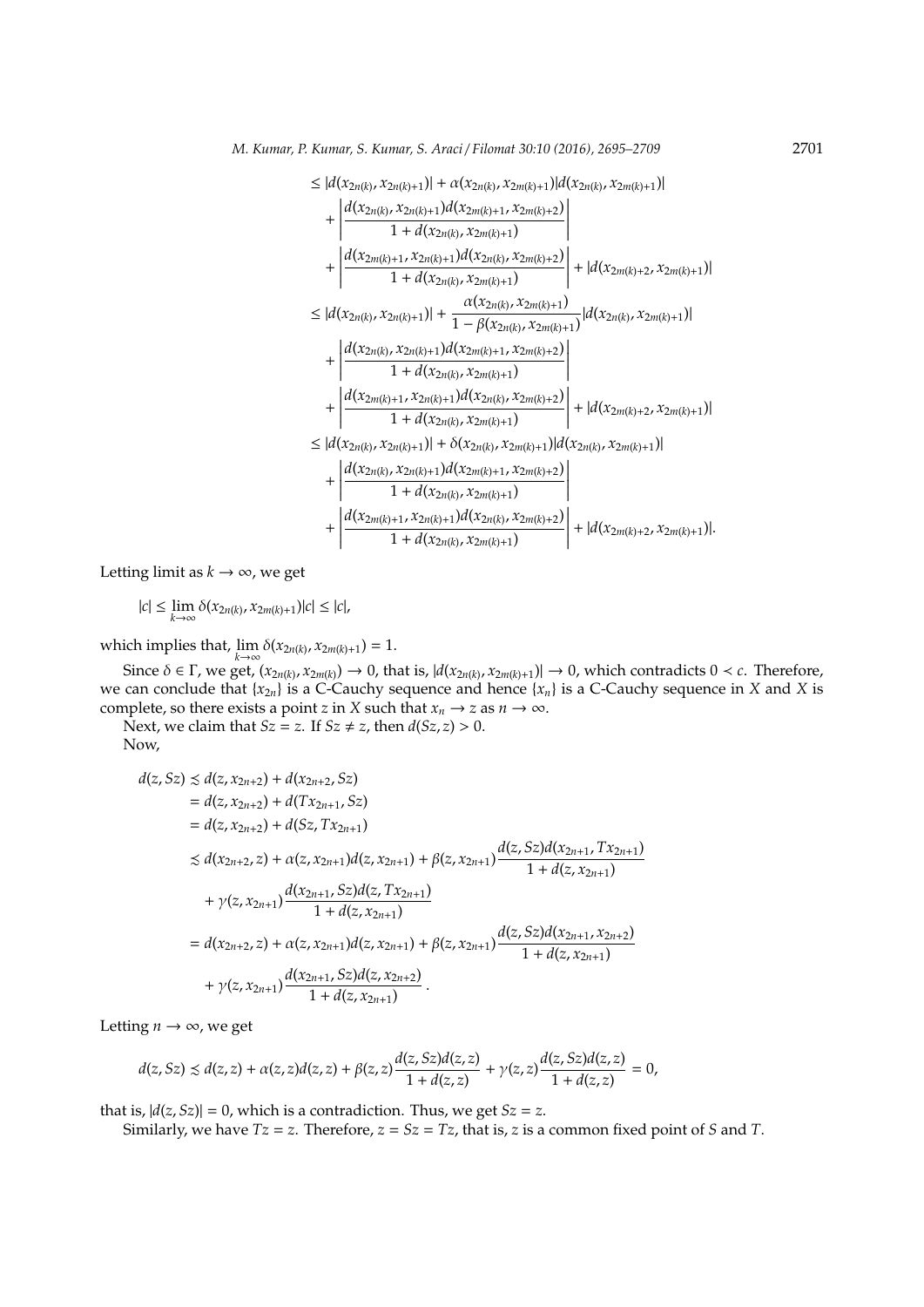Finally, we show that *z* is the unique common fixed point of *S* and *T*. Assume that there exists another point *w* such that  $w = Sw = Tw$ .

From (2.3), we have

$$
d(z, w) = d(Sz, Tw)
$$
  
\n
$$
\leq \alpha(z, w)d(z, w) + \beta(z, w)\frac{d(z, Sz)d(w, Tw)}{1 + d(z, w)} + \gamma(z, w)\frac{d(w, Sz)d(z, Tw)}{1 + d(z, w)}
$$
  
\n
$$
= \alpha(z, w)d(z, w) + \gamma(z, w)\frac{d(w, Sz)d(z, Tw)}{1 + d(z, w)}
$$
  
\n
$$
\leq [\alpha(z, w) + \gamma(z, w)]d(z, w),
$$

that is,

 $|d(z, w)| \leq [\alpha(z, w) + \gamma(z, w)] |d(z, w)|,$ 

which implies that,  $\alpha(z, w) + \gamma(z, w) \geq 1$ , which is a contradiction and hence  $z = w$ .

Therefore, *z* is a unique common fixed point of *S* and *T*.

**Corollary 2.2.** *Let S and T be self mappings of a C-complete complex valued metric space* (*X*, *d*) *satisfying the following:*

$$
d(Sx, Ty) \le \lambda d(x, y) + \mu \frac{d(x, Sx)d(y, Ty)}{1 + d(x, y)} + \nu \frac{d(y, Sx)d(x, Ty)}{1 + d(x, y)}, \quad \text{for all } x, y \text{ in } X,
$$
\n(2.14)

*where*  $\lambda$ ,  $\mu$ ,  $\nu$  *are non-negative reals with*  $\lambda + \mu + \nu < 1$ .

*Then S and T have a unique common fixed point.*

*Proof.* By putting  $\alpha(x, y) = \lambda$ ,  $\beta(x, y) = \mu$ ,  $\gamma(x, y) = \nu$  in Theorem 2.1, we get the required result.  $\square$ 

**Corollary 2.3.** *Let T be a self map of a C-complete complex valued metric space* (*X*, *d*)*. If there exists mappings*  $\alpha$ ,  $\beta$ ,  $\gamma$ :  $\mathbb{C}_+ \times \mathbb{C}_+ \rightarrow [0, 1)$  *satisfying* (2.1), (2.2) *and the following*:

$$
d(Tx, Ty) \le \alpha(x, y)d(x, y) + \beta(x, y)\frac{d(x, Tx)d(y, Ty)}{1 + d(x, y)} + \gamma(x, y)\frac{d(y, Tx)d(x, Ty)}{1 + d(x, y)}, \quad \text{for all } x, y \text{ in } X. \tag{2.15}
$$

*Then T has a unique fixed point in X.*

*Proof.* By putting  $S = T$  in Theorem 2.1, we get the required result.  $\Box$ 

**Corollary 2.4.** *Let T be self mapping of a C-complete complex valued metric space* (*X*, *d*) *satisfying the following:*

$$
d(Tx, Ty) \le \lambda d(x, y) + \mu \frac{d(x, Tx)d(y, Ty)}{1 + d(x, y)} + \nu \frac{d(y, Tx)d(x, Ty)}{1 + d(x, y)}, \text{ for all } x, y \text{ in } X,
$$
\n(2.16)

*where*  $\lambda$ *,*  $\mu$ *, v are non-negative reals with*  $\lambda + \mu + \nu < 1$ *. Then T has a unique fixed point in X.*

*Proof.* By putting  $\alpha(x, y) = \lambda$ ,  $\beta(x, y) = \mu$ ,  $\gamma(x, y) = \nu$  in Corollary 2.3, we get the required result.  $\square$ 

**Theorem 2.5.** *Let T be a self map of a C-complete complex valued metric space* (*X*, *d*)*. If there exists mappings*  $\alpha$ ,  $\beta$ ,  $\gamma$  :  $\mathbb{C}_+ \times \mathbb{C}_+ \rightarrow [0, 1)$  *satisfying* (2.1), (2.2) *and the following:* 

$$
d(T^{n}x, T^{n}y) \le \alpha(x, y)d(x, y) + \beta(x, y)\frac{d(x, T^{n}x)d(y, T^{n}y)}{1 + d(x, y)} + \gamma(x, y)\frac{d(y, T^{n}x)d(x, T^{n}y)}{1 + d(x, y)},
$$
\n(2.17)

*for all x, y in X and some n*  $\in \mathbb{N}$ *.* 

*Then T has a unique fixed point in X.*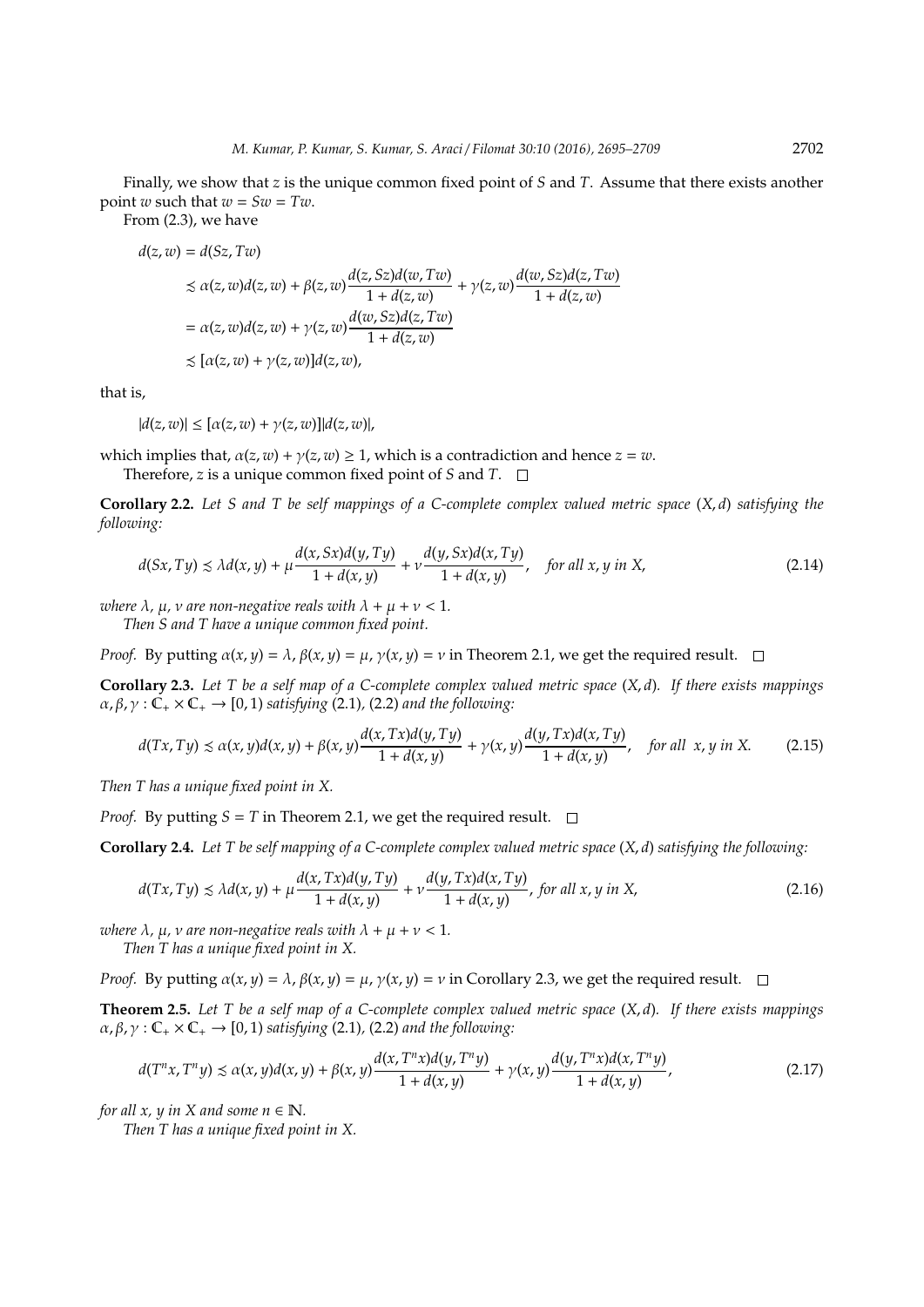*Proof.* From Corollary 2.3,  $T^n$  has a fixed point *z*. But  $T^n$  has a fixed point  $Tz$ , since  $T^n(Tz) = T(T^n z) = Tz$ . Therefore,  $Tz = z$  by the uniqueness of a fixed point  $T<sup>n</sup>$ . Therefore, *z* is also a fixed point of *T*. Since the fixed point of  $T$  is also a fixed point of  $T<sup>n</sup>$ , the fixed point of  $T$  is also unique.

**Corollary 2.6.** *Let T be a self mapping of a C-complete complex valued metric space* (*X*, *d*) *satisfying the following:*

$$
d(T^{n}x, T^{n}y) \le \lambda d(x, y) + \mu \frac{d(x, T^{n}x)d(y, T^{n}y)}{1 + d(x, y)} + \nu \frac{d(y, T^{n}x)d(x, T^{n}y)}{1 + d(x, y)}, \text{ for all } x, y \text{ in } X \text{ and some } n \in \mathbb{N},
$$
\n(2.18)

*where*  $\lambda$ ,  $\mu$ ,  $\nu$  *are* non-negative reals with  $\lambda + \mu + \nu < 1$ .

*Then T has a unique fixed point in X.*

*Proof.* By putting  $\alpha(x, y) = \lambda$ ,  $\beta(x, y) = \mu$ ,  $\gamma(x, y) = \nu$  in Theorem 2.5, we get the required result.  $\square$ 

### **3. Weakly Compatible Maps**

**Theorem 3.1.** *Let S and T be self mappings of a complex value metric space*  $(X, d)$  *such that*  $T(X) \subseteq S(X)$  *and*  $S(X)$ *is C-complete. If there exists mappings*  $\alpha, \beta, \gamma : \mathbb{C}_+ \times \mathbb{C}_+ \to [0, 1)$  *satisfying* (2.1), (2.2) *and the following:* 

$$
d(Tx, Ty) \le \alpha(Sx, Sy)d(Sx, Sy) + \beta(Sx, Sy)\frac{d(Sx, Tx)d(Sy, Ty)}{1 + d(Sx, Sy)} + \gamma(Sx, Sy)\frac{d(Sx, Ty)d(Sy, Tx)}{1 + d(Sx, Sy)},
$$
\n(3.1)

*for all x, y in X. Then S and T have a unique point of coincidence in X.*

*Moreover, if S and T are weakly compatible, then S and T have a unique common fixed point.*

*Proof.* Consider the mapping *S* : *X* → *X*. By Lemma 1.12, there exists  $E \subseteq X$  such that  $S(E) = S(X)$  and  $S: E \rightarrow X$  is one-to-one.

Next, we define a mapping  $\Theta : S(E) \to S(E)$  by  $\Theta(Sx) = Tx$  for all  $Sx \in S(E)$ . Therefore,  $\Theta$  is well defined, since *S* is one-to-one on *E*. Since  $\Theta \circ S = T$ , using (3.1), we get

$$
d(\Theta(Sx), \Theta(Sy)) \le \alpha(Sx, Sy)d(Sx, Sy) + \beta(Sx, Sy)\frac{d(Sx, \Theta(Sx))d(Sy, \Theta(Sy))}{1 + d(Sx, Sy)} + \gamma(Sx, Sy)\frac{d(Sx, \Theta(Sy))d(Sy, \Theta(Sx))}{1 + d(Sx, Sy)},
$$
\n(3.2)

for all *Sx*, *Sy* in *S*(*E*). Since *S*(*E*) = *S*(*X*) is C-complete and 3.2 holds, we can apply Corollary 2.3 with a mapping Θ. Therefore, there exists a unique fixed point *z* in *S*(*X*) such that Θ*z* = *z*. Now, since *z*  $\in$  *S*(*X*), there exists a point *v* in *X* such that  $z = Sv$ . So,  $\Theta(Sv) = Sv$ , that is,  $Tv = Sv$ . Therefore, *T* and *S* have a unique point of coincidence.

Next, we show that S and T have a common fixed point. Now, we have  $z = Tv = Sv$ . Since S and T are weakly compatible, we get  $Sz = STv = TSv = Tz$ . This implies that *z* is a point of coincidence of *S* and *T*.

Finally, we prove the uniqueness of a common fixed point of *S* and *T*. Assume that *w* is another common fixed point of *S* and *T*. So,  $w = Sw = Tw$  and then *w* is also a point of coincidence of *S* and *T*. However, we know that *z* is a unique point of coincidence of *S* and *T*. Therefore, we get *w* = *z*, that is, *z* is a unique common fixed point of *S* and *T*.

#### **4. Weakly Compatible and (CLR) Property**

**Theorem 4.1.** *Let S and T be self mappings of a complex valued metric space* (*X*, *d*) *such that*

- *S and T are weakly compatible*, (4.1)
- *S and T satisfy (CLRS) property*, (4.2) *d*(*Sx*, *Tx*)*d*(*Sy*, *Ty*) *d*(*Sx*, *Ty*)*d*(*Sy*, *Tx*)

$$
d(Tx, Ty) \le \alpha(Sx, Sy)d(Sx, Sy) + \beta(Sx, Sy)\frac{d(Sx, Tx)d(Sy, Ty)}{1 + d(Sx, Sy)} + \gamma(Sx, Sy)\frac{d(Sx, Ty)d(Sy, Tx)}{1 + d(Sx, Sy)},
$$
(4.3)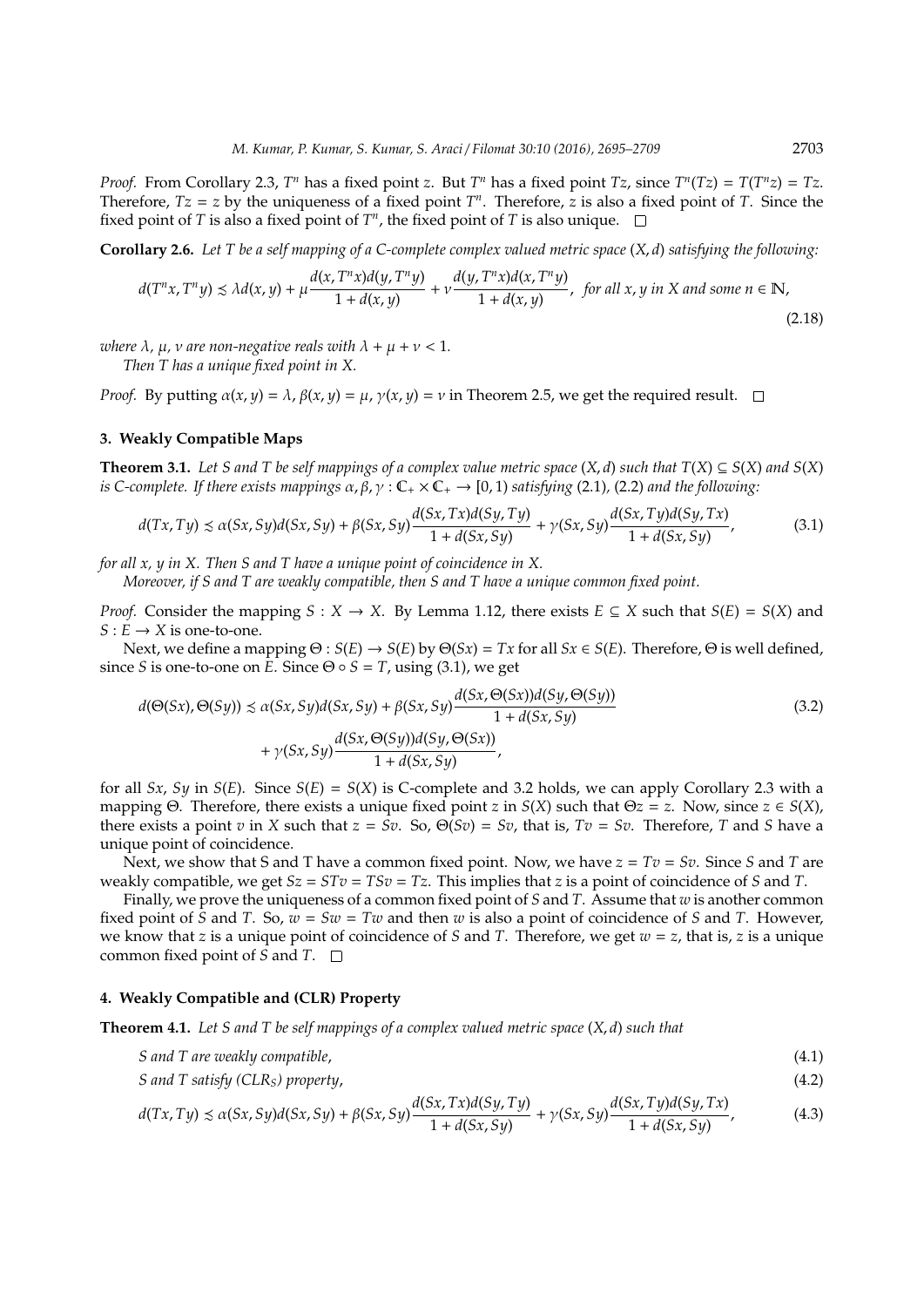*where*  $\alpha$ ,  $\beta$ ,  $\gamma$  :  $\mathbb{C}_+ \times \mathbb{C}_+ \rightarrow [0, 1)$  *be the mappings satisfying* (2.1). *Then S and T have a unique common fixed point.*

*Proof.* Since *S* and *T* satisfy the (CLR<sub>S</sub>) property, there exists a sequence { $x_n$ } in *X* such that

 $\lim_{n \to \infty} Sx_n = \lim_{n \to \infty} Tx_n = Sx$ , for some *x* in *X*.

We claim that  $Sx = Tx$ .

From (4.3), we have

$$
d(Tx_n, Tx) \le \alpha(Sx_n, Sx) d(Sx_n, Sx) + \beta(Sx_n, Sx) \frac{d(Sx_n, Tx_n) d(Sx, Tx)}{1 + d(Sx_n, Sx)} + \gamma(Sx_n, Sx) \frac{d(Sx_n, Tx) d(Sx, Tx_n)}{1 + d(Sx_n, Sx)}
$$

Letting  $n \to \infty$ , we get

 $d(Sx, Tx) \leq 0$ , which implies that,  $|d(Sx, Tx)| \leq 0$ , that is,  $Sx = Tx$ .

Let  $z = Sx = Tx$ . Since *S* and *T* are weakly compatible mappings, therefore,  $STx = TSx$ , implies that,  $Sz = STx = TSx = Tz$ .

Now, we claim that,  $Tz = z$ . Let, if possible,  $Tz \neq z$ .

From (4.3), we have  $d(Tz, z) = d(Tz, Tx)$ 

$$
\leq \alpha(Sz, Sx)d(Sz, Sx) + \beta(Sz, Sx) \frac{d(Sz, Tz)d(Sx, Tx)}{1 + d(Sz, Sx)} + \gamma(Sz, Sx) \frac{d(Sz, Tx)d(Sx, Tz)}{1 + d(Sz, Sx)}
$$
  
=  $\alpha(Tz, z)d(Tz, z) + 0 + \gamma(Tz, z) \frac{d(Tz, z)d(z, Tz)}{1 + d(Tz, z)}$   
 $\leq \alpha(Tz, z)d(Tz, z) + \gamma(Tz, z)d(Tz, z),$ 

which implies that,  $|d(Tz, z)| \leq [\alpha(Tz, z) + \gamma(Tz, z)] |d(Tz, z)|$ , a contradiction.

Therefore,  $Tz = z = Sz$ . So, *z* is the common fixed point of *S* and *T*.

For the uniqueness, let *w* be another common fixed point of *S* and *T* such that  $w \neq z$ . From (4.3), we have

$$
d(z, w) = d(Tz, Tw)
$$
  
\n
$$
\leq \alpha(Sz, Sw)d(Sz, Sw) + \beta(Sz, Sw)\frac{d(Sz, Tz)d(Sw, Tw)}{1 + d(Sz, Sw)} + \gamma(Sz, Sw)\frac{d(Sz, Tw)d(Sw, Tz)}{1 + d(Sz, Sw)}
$$
  
\n
$$
= \alpha(z, w)d(z, w) + 0 + \gamma(z, w)\frac{d(z, w)d(w, z)}{1 + d(z, w)}
$$
  
\n
$$
\leq \alpha(z, w)d(z, w) + \gamma(z, w)d(z, w),
$$

which implies that,

 $|d(z, w)| \leq [\alpha(z, w) + \gamma(z, w)] |d(z, w)|$ , a contradiction.

Hence  $w = z$ .

Therefore, *S* and *T* have a unique common fixed point. □

#### **5. Weakly Compatible and E.A. Property**

**Theorem 5.1.** *Let S and T be self mappings of a complex valued metric space* (*X*, *d*) *satisfying* (4.1)*,* (4.3) *and the following:*

| S and T satisfy the E.A. property, | (5.1) |
|------------------------------------|-------|
| $T(X) \subseteq S(X)$ .            | (5.2) |

*If the range of S or T is a C-complete subspace of X, then S and T have a unique common fixed point in X.*

.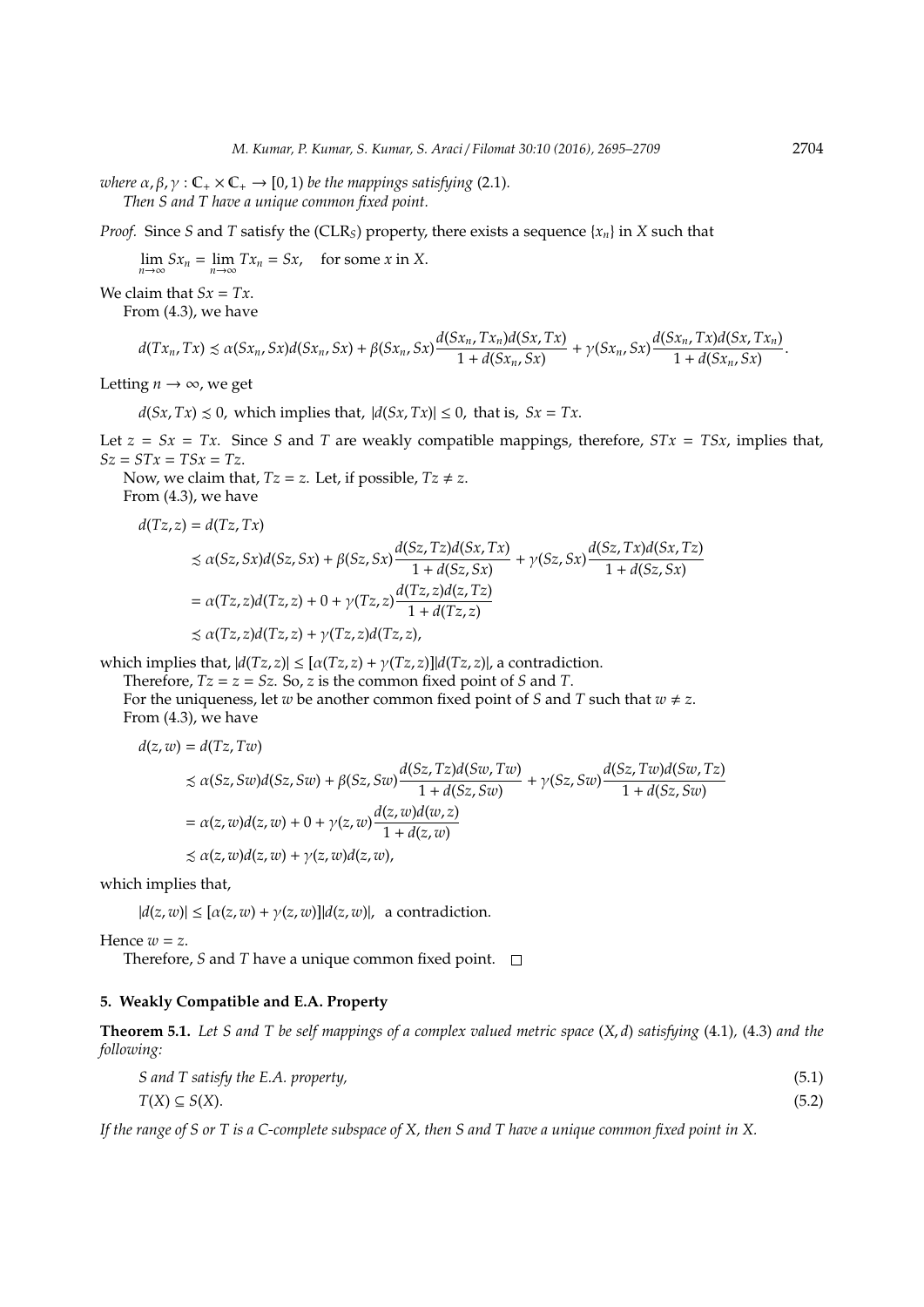*Proof.* Since *S* and *T* satisfy the E.A. property, there exists a sequence  ${x_n}$  in *X* such that

 $\lim_{n \to \infty} Sx_n = \lim_{n \to \infty} Tx_n = z$ , for some *z* in *X*. (5.3)

Since *T*(*X*)  $\subseteq$  *S*(*X*), there exists a sequence {*y<sub>n</sub>*} in *X* such that *Tx<sub>n</sub>* = *Sy<sub>n</sub>*. Hence  $\lim_{n\to\infty} Sy_n = z$ .

Now, we shall show that  $\lim_{n\to\infty} Ty_n = z$ . Let  $\lim_{n\to\infty} Ty_n = t$ . From (4.3), we have

$$
d(Tx_n, Ty_n) \le \alpha(Sx_n, Sy_n)d(Sx_n, Sy_n) + \beta(Sx_n, Sy_n)\frac{d(Sx_n, Tx_n)d(Sy_n, Ty_n)}{1 + d(Sx_n, Sy_n)} + \gamma(Sx_n, Sy_n)\frac{d(Sx_n, Ty_n)d(Sy_n, Tx_n)}{1 + d(Sx_n, Sy_n)}.
$$

Letting  $n \to \infty$ , we get

$$
d(z,t) \le \alpha(z,z)d(z,z) + \beta(z,z)\frac{d(z,z)d(z,t)}{1+d(z,z)} + \gamma(z,z)\frac{d(z,t)d(z,z)}{1+d(z,z)} = 0,
$$

that is,

 $|d(z, t)| \leq 0$ , which implies that,  $t = z$ .

Hence  $\lim_{n\to\infty} Ty_n = z$ .

Now, suppose that *S*(*X*) is C-complete subspace of *X*. Then, there exists, *u* in *X* such that *z* = *Su*. Subsequently, we have

$$
\lim_{n\to\infty}Sx_n=\lim_{n\to\infty}Tx_n=\lim_{n\to\infty}Sy_n=\lim_{n\to\infty}Ty_n=z=Su.
$$

Now, we show that  $Su = Tu$ .

From (4.3), we have

$$
d(Tx_n, Tu) \leq \alpha(Sx_n, Su)d(Sx_n, Su) + \beta(Sx_n, Su)\frac{d(Sx_n, Tx_n)d(Su, Tu)}{1 + d(Sx_n, Su)} + \gamma(Sx_n, Su)\frac{d(Sx_n, Tu)d(Su, Tx_n)}{1 + d(Sx_n, Su)}.
$$

Letting  $n \rightarrow \infty$ , we get

$$
d(Su, Tu) \le \alpha(Su, Su)d(Su, Su) + \beta(Su, Su)\frac{d(Su, Tu)d(Su, Tu)}{1 + d(Su, Su)} + \gamma(Su, Su)\frac{d(Su, Tu)d(Su, Su)}{1 + d(Su, Su)} = 0,
$$

that is,  $|d(Su, Tu)| \le 0$ , which implies that,  $Su = Tu = z$ .

Since *S* and *T* are weakly compatible, therefore, *STu* = *TSu*, implies that, *STu* = *SSu* = *TTu* = *TSu*. Now, we claim that *Tu* is the common fixed point of *S* and *T*. Let, if possible, *Tu*  $\neq TTu$ . From (4.3), we have

$$
d(Tu, TTu) \preceq \alpha(Su, STu)d(Su, STu) + \beta(Su, STu) \frac{d(Su, Tu)d(STu, TTu)}{1 + d(Su, STu)}
$$
  
+  $\gamma(Su, STu) \frac{d(Su, TTu)d(STu, Tu)}{1 + d(Su, STu)}$   
=  $\alpha(Tu, TTu)d(Tu, TTu) + 0 + \gamma(Tu, TTu) \frac{d(Tu, TTu)d(TTu, Tu)}{1 + d(Tu, TTu)}$   
 $\preceq [\alpha(Tu, TTu) + \gamma(Tu, TTu)]d(Su, STu),$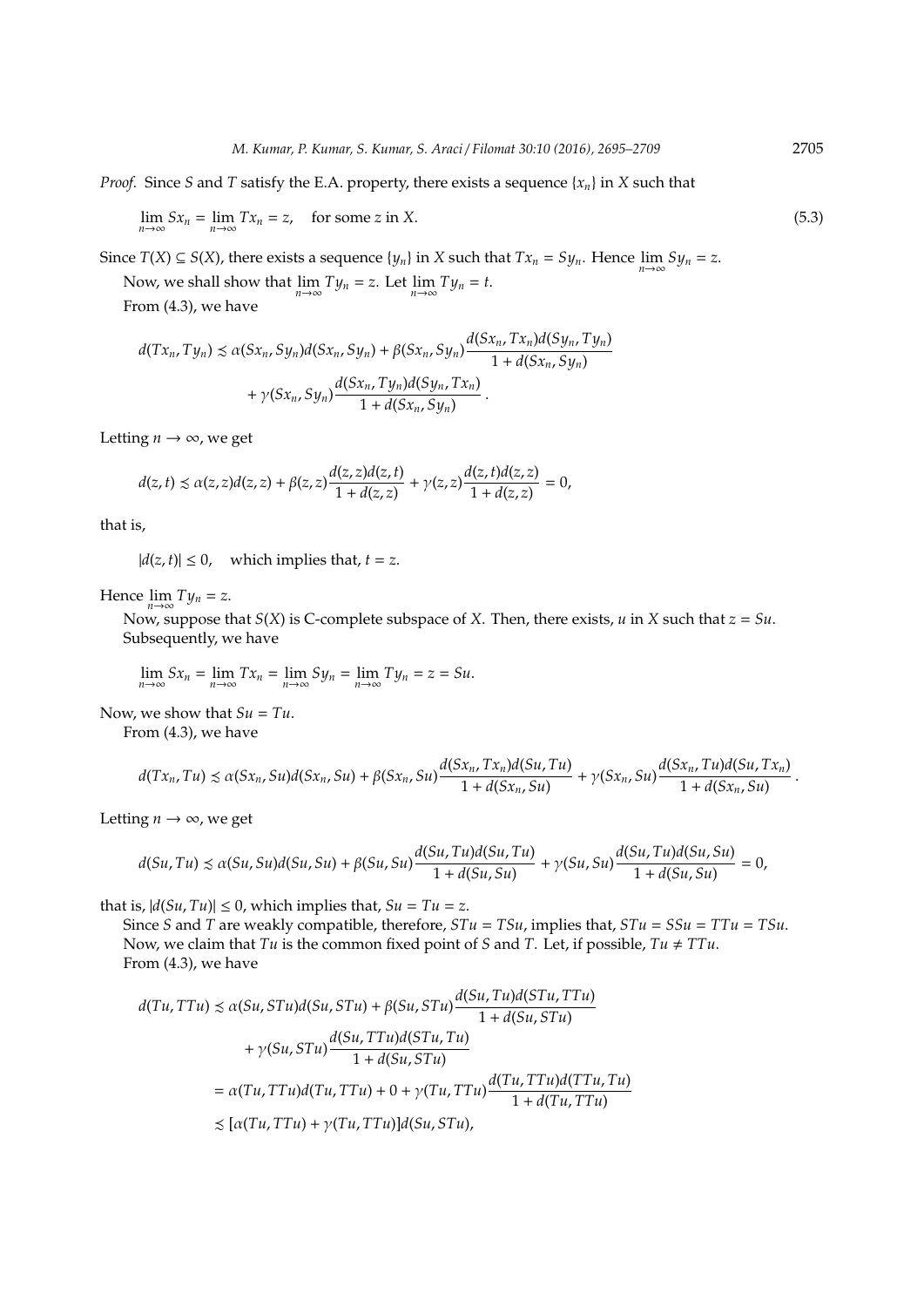that is,

$$
|d(Tu,TTu)| \leq [\alpha(Tu,TTu) + \gamma(Tu,TTu)]|d(Tu,TTu)|, \text{ a contradiction.}
$$

Hence  $Tu = TTu = STu$ . Therefore,  $Tu$  is the common fixed point of *S* and *T*.

For the uniqueness, let *w* and *z* be two common fixed points of *S* and *T* such that  $w \neq z$ . From (4.3), we have

$$
d(z, w) = d(Tz, Tw)
$$
  
\n
$$
\leq \alpha(Sz, Sw)d(Sz, Sw) + \beta(Sz, Sw)\frac{d(Sz, Tz)d(Sw, Tw)}{1 + d(Sz, Sw)} + \gamma(Sz, Sw)\frac{d(Sz, Tw)d(Sw, Tz)}{1 + d(Sz, Sw)}
$$
  
\n
$$
= \alpha(z, w)d(z, w) + 0 + \gamma(z, w)\frac{d(z, w)d(w, z)}{1 + d(z, w)}
$$
  
\n
$$
\leq \alpha(z, w)d(z, w) + \gamma(z, w)d(z, w),
$$

which implies that,

 $|d(z, w)| \leq [\alpha(z, w) + \gamma(z, w)] |d(z, w)|$ , a contradiction.

Hence  $w = z$ .

Therefore, *S* and *T* have a unique common fixed point. □

### **6. Urysohn Integral Equation**

As an application, we apply Theorem 2.1 for the existence of a common solution of the system of the Urysohn integral equations.

**Theorem 6.1.** *Let*  $X = C([a, b], \mathbb{R}^n)$ *, a* > 0 *and d* :  $X \times X \rightarrow \mathbb{C}$  *be defined by* 

$$
d(x, y) = \max_{t \in [a, b]} ||x(t) - y(t)||_{\infty} \sqrt{1 + a^2} e^{(i \tan^{-1} a)}.
$$

*Consider the Urysohn integral equations:*

$$
x(t) = \int_{a}^{b} K_1(t, s, x(s))ds + g(t),
$$
  
\n
$$
x(t) = \int_{a}^{b} K_2(t, s, x(s))ds + h(t),
$$
\n(6.2)

 $where \ t \in [a, b] \subseteq \mathbb{R}, x, g, h \in X \ and \ K_1, K_2 : [a, b] \times [a, b] \times \mathbb{R}^n \rightarrow \mathbb{R}^n.$ *Suppose that*  $K_1$ ,  $K_2$  *are such that*  $F_x$ ,  $G_x \in X$  *for all*  $x \in X$ *, where* 

$$
F_x(t) = \int_a^b K_1(t, s, x(s))ds,
$$
  
\n
$$
G_x(t) = \int_a^b K_2(t, s, x(s))ds, \quad \text{for all } t \in [a, b].
$$

*If there exists mappings*  $\alpha$ ,  $\beta$ ,  $\gamma$ :  $\mathbb{C}_+ \times \mathbb{C}_+ \to [0,1)$  *be the mappings satisfying* (2.1), (2.2) *and the following*:

$$
||F_x(t) - G_y(t) + g(t) - h(t)||_{\infty} \sqrt{1 + a^2} e^{(i \tan^{-1} a)}
$$
  
\n
$$
\lesssim \alpha (\max_{t \in [a,b]} A(x, y)(t), y) A(x, y)(t) + \beta(x, \max_{t \in [a,b]} A(x, y)(t)) B(x, y)(t) + \gamma (\max_{t \in [a,b]} A(x, y)(t), y) C(x, y)(t),
$$
\n(6.3)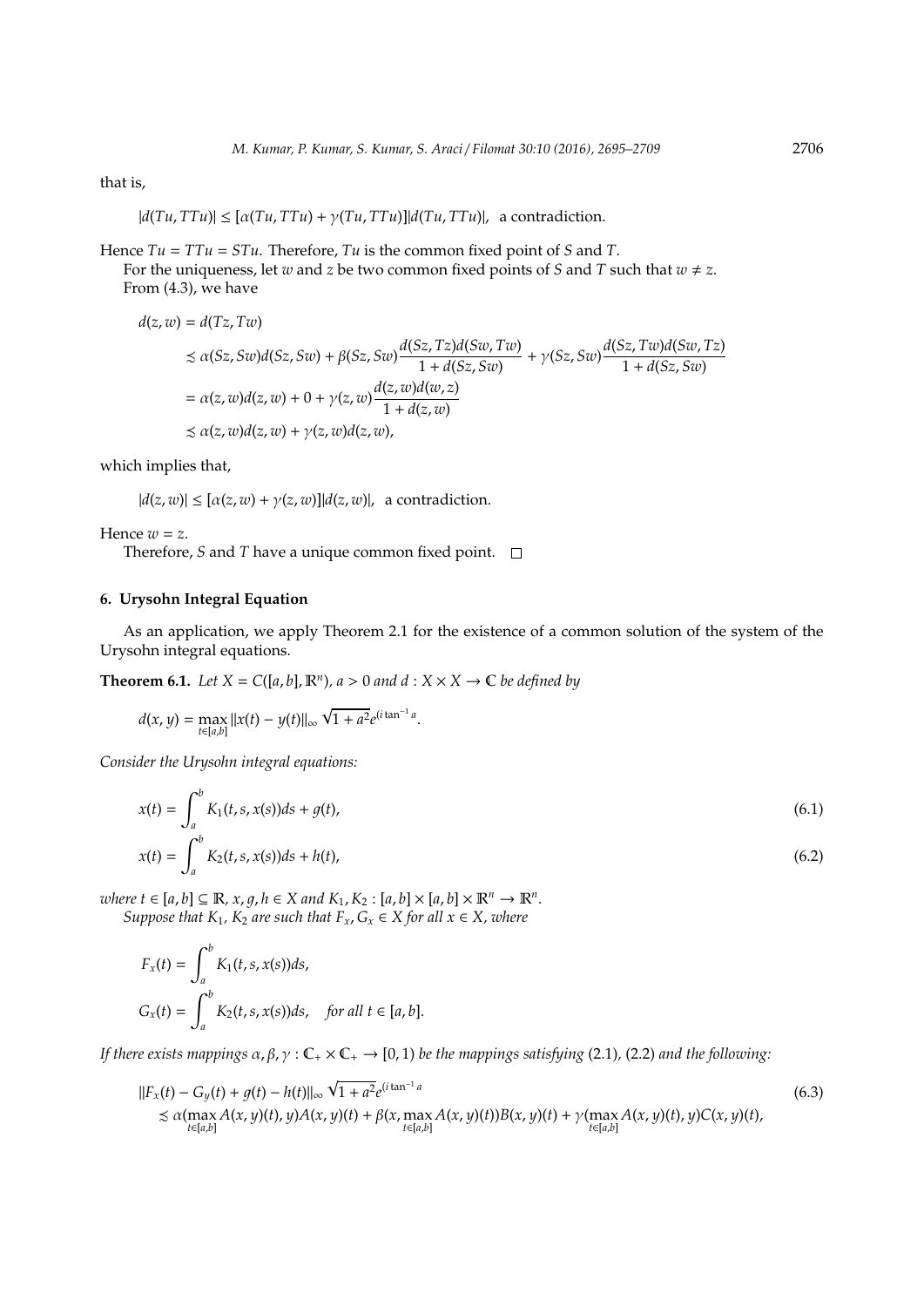*where*

$$
A(x, y)(t) = ||x(t) - y(t)||_{\infty} \sqrt{1 + a^2} e^{i \tan^{-1} a}
$$
  
\n
$$
B(x, y)(t) = \frac{||F_x(t) + g(t) - x(t)||_{\infty}||G_y(t) + h(t) - y(t)||_{\infty}}{1 + d(x, y)} \sqrt{1 + a^2} e^{i \tan^{-1} a},
$$
  
\n
$$
C(x, y)(t) = \frac{||F_x(t) + g(t) - y(t)||_{\infty}||G_y(t) + h(t) - x(t)||_{\infty}}{1 + d(x, y)} \sqrt{1 + a^2} e^{i \tan^{-1} a},
$$

*then the system of integral equations* (6.1) *and* (6.2) *has a unique solution.*

*Proof.* Define two mappings *S*, *T* : *X*  $\rightarrow$  *X* by *Sx* = *F<sub>x</sub>* + *g* and *Tx* = *G<sub>x</sub>* + *h*. Then, we have

$$
d(Sx, Ty) = \max_{t \in [a,b]} ||F_x(t) - G_y(t) + g(t) - h(t)||_{\infty} \sqrt{1 + a^2} e^{i \tan^{-1} a},
$$
  
\n
$$
d(x, Sx) = \max_{t \in [a,b]} ||F_x(t) + g(t) - x(t)||_{\infty} \sqrt{1 + a^2} e^{i \tan^{-1} a},
$$
  
\n
$$
d(y, Ty) = \max_{t \in [a,b]} ||G_y(t) + h(t) - y(t)||_{\infty} \sqrt{1 + a^2} e^{i \tan^{-1} a},
$$
  
\n
$$
d(x, Ty) = \max_{t \in [a,b]} ||G_y(t) + h(t) - x(t)||_{\infty} \sqrt{1 + a^2} e^{i \tan^{-1} a},
$$
and  
\n
$$
d(y, Sx) = \max_{t \in [a,b]} ||F_x(t) + g(t) - y(t)||_{\infty} \sqrt{1 + a^2} e^{i \tan^{-1} a}.
$$

Now, we can easily show that for all  $x, y \in X$ 

$$
d(Sx,Ty) \lesssim \alpha(x,y)d(x,y) + \beta(x,y)\frac{d(x,Sx)d(y,Ty)}{1+d(x,y)} + \gamma(x,y)\frac{d(y,Sx)d(x,Ty)}{1+d(x,y)}.
$$

Now, we can apply Theorem 2.1. Therefore, we get that Urysohn integral equations (6.1) and (6.2) have a unique solution.  $\square$ 

## **7. Deduced Results**

## *7.1. Sintunavarat, Cho and Kumam's results*

Now, we deduce the main results of [15] as follows.

**Theorem 7.1 ([15, Theorem 3.2]).** *Let S and T be self mappings of a C-complete complex value metric space* (*X*, *d*)*. If there exists mappings*  $\alpha$ ,  $\beta$  :  $\mathbb{C}_+$   $\rightarrow$  [0, 1) *such that for all x, y in X*:

$$
\alpha(x) + \beta(x) < 1,\tag{7.1}
$$

the mapping 
$$
\gamma : \mathbb{C}_+ \to [0, 1)
$$
 defined by  $\gamma(x) = \frac{\alpha(x)}{1 - \beta(x)}$  belongs to  $\Gamma$ , (7.2)

$$
d(Sx, Ty) \le \alpha(d(x, y))d(x, y) + \beta(d(x, y))\frac{d(x, Sx)d(y, Ty)}{1 + d(x, y)}.
$$
\n
$$
(7.3)
$$

*Then S and T have a unique common fixed point in X.*

*Proof.* Define  $\alpha$ ,  $\beta$ ,  $\gamma$  :  $\mathbb{C}_+ \times \mathbb{C}_+ \rightarrow [0, 1)$  by

$$
\alpha(x, y) = \alpha(d(x, y)), \beta(x, y) = \beta(d(x, y)), \gamma(x, y) = 0, \text{ for all } x, y \text{ in } X.
$$

Now, using Theorem 2.1, we get the required result.  $\square$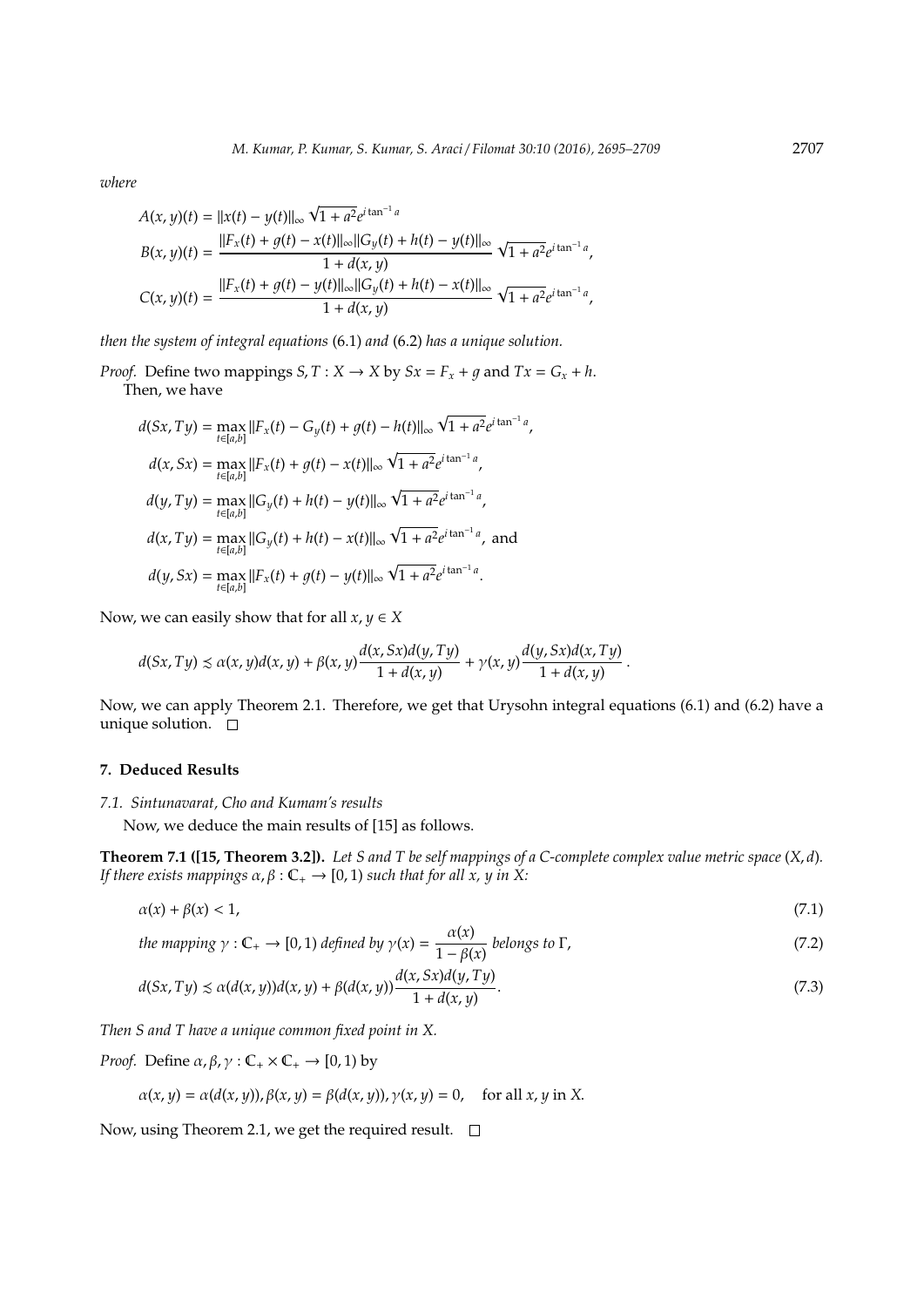**Corollary 7.2 ([15, Corollary 3.3]).** *Let S and T be self mappings of a C-complete complex valued metric space* (*X*, *d*) *satisfying the following:*

$$
d(Sx, Ty) \le \lambda d(x, y) + \mu \frac{d(x, Sx)d(y, Ty)}{1 + d(x, y)},
$$
\n(7.4)

*for all x, y in X, where*  $\lambda$ ,  $\mu$  *are non-negative reals with*  $\lambda + \mu < 1$ *. Then S and T have a unique common fixed point.*

*Proof.* By putting  $\alpha(x) = \lambda$ ,  $\beta(x) = \mu$  in Theorem 7.1, we get the required result.  $\square$ 

**Corollary 7.3 ([15, Corollary 3.4]).** *Let T be a self map of a C-complete complex valued metric space* (*X*, *d*)*. If there exists mappings*  $\alpha$ ,  $\beta$  :  $\mathbb{C}_+ \rightarrow [0, 1)$  *satisfying* (7.5), (7.5) *and the following*:

$$
d(Tx, Ty) \le \alpha(d(x, y))d(x, y) + \beta(d(x, y))\frac{d(x, Tx)d(y, Ty)}{1 + d(x, y)}, \text{ for all } x, y \text{ in } X. \tag{7.5}
$$

*Then T has a unique fixed point in X.*

*Proof.* By putting  $S = T$  in Theorem 7.1, we get the required result.  $\square$ 

**Corollary 7.4 ([15, Corollary 3.5]).** *Let T be self mapping of a C-complete complex valued metric space* (*X*, *d*) *satisfying the following:*

$$
d(Tx, Ty) \le \lambda d(x, y) + \mu \frac{d(x, Tx)d(y, Ty)}{1 + d(x, y)},
$$
\n(7.6)

*for all x, y in X, where*  $\lambda$ ,  $\mu$  *are non-negative reals with*  $\lambda + \mu < 1$ *. Then T has a unique fixed point in X.*

*Proof.* By putting  $\alpha(x) = \lambda$ ,  $\beta(x) = \mu$  in Corollary 7.3, we get the required result.  $\square$ 

**Theorem 7.5 ([15, Theorem 3.6]).** *Let T be a self map of a C-complete complex valued metric space* (*X*, *d*)*. If there exists mappings*  $\alpha$ ,  $\beta$  :  $\mathbb{C}_+$   $\rightarrow$  [0, 1) *satisfying*, *and the following*:

$$
d(T^{n}x, T^{n}y) \le \alpha(d(x, y))d(x, y) + \beta(d(x, y))\frac{d(x, T^{n}x)d(y, T^{n}y)}{1 + d(x, y)},
$$
\n
$$
(7.7)
$$

*for all x, y in X and some n*  $\in \mathbb{N}$ *.* 

*Then T has a unique fixed point in X.*

*Proof.* From Corollary 7.3,  $T^n$  has a fixed point *z*. Since  $T^n(Tz) = T(T^n z) = Tz$ , we get  $Tz$  is a fixed point of *T*<sup>*n*</sup>. Therefore, *Tz* = *z* by the uniqueness of a fixed point *T*<sup>*n*</sup>. Therefore, *z* is also a fixed point of *T*. Since the fixed point of *T* is also a fixed point of *T n* , we get that fixed point of *T* is also unique.

**Corollary 7.6 ([15, Corollary 3.7]).** *Let T be a self mapping of a C-complete complex valued metric space* (*X*, *d*) *satisfying the following:*

$$
d(T^{n}x, T^{n}y) \le \lambda d(x, y) + \mu \frac{d(x, T^{n}x)d(y, T^{n}y)}{1 + d(x, y)}, \text{ for all } x, y \text{ in } X \text{ and some } n \in \mathbb{N},
$$
\n
$$
(7.8)
$$

*where*  $\lambda$ *,*  $\mu$  *are non-negative reals with*  $\lambda + \mu < 1$ *.* 

*Then T has a unique fixed point in X.*

*Proof.* By putting  $\alpha(x) = \lambda$ ,  $\beta(x) = \mu$ , in Theorem 7.5, we get the required result.  $\square$